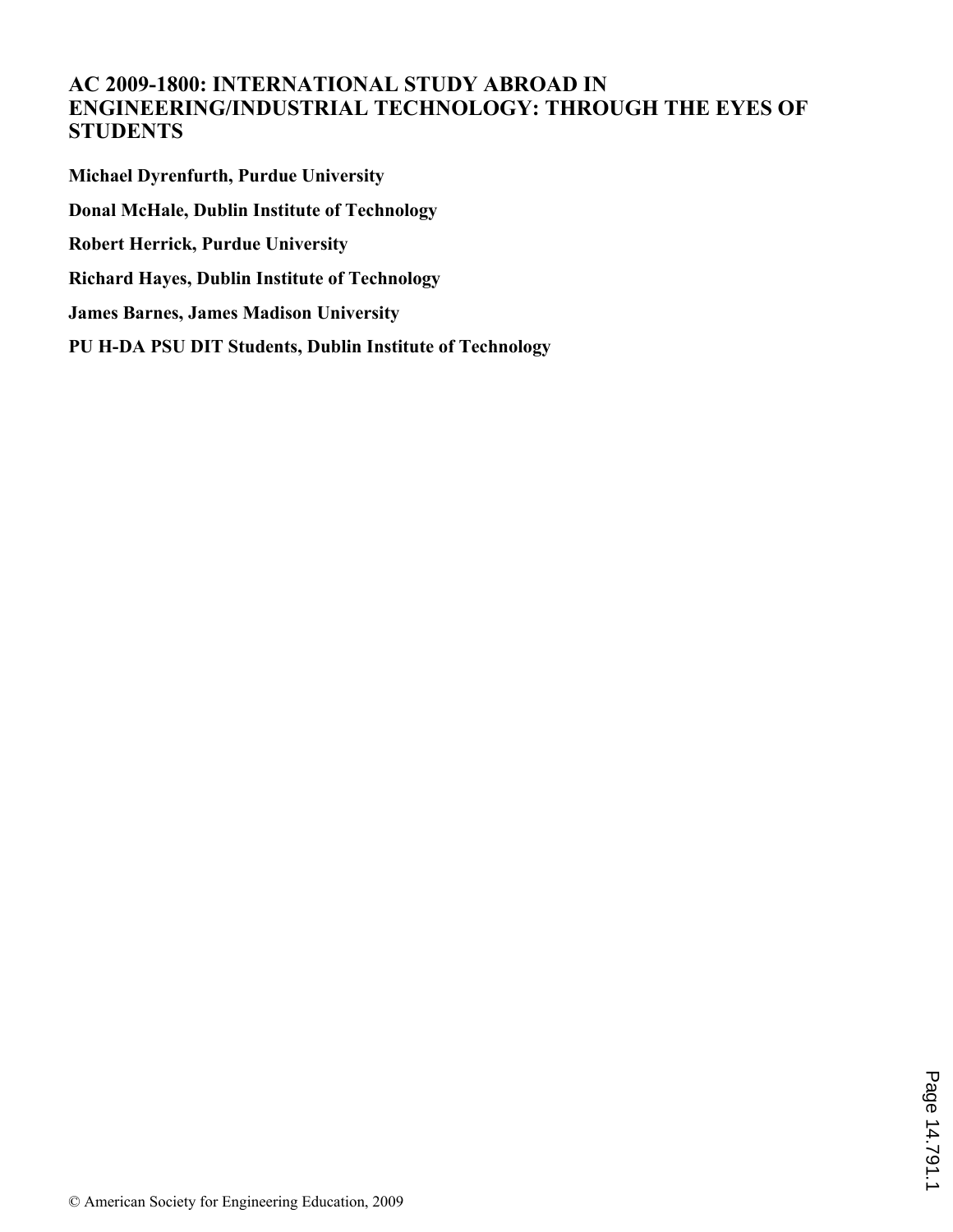## **International Study Abroad in Engineering/Industrial Technology: Through the Eyes of Students**

Michael Dyrenfurth, Robert Herrick, Donald McHale, Richard Hayes, James Murphy, Michael Toth (Students, Purdue University) Stefan Boehnel (Student, Hochschule Darmstadt, Germany), Brian O'Connell (Student, Dublin Institute of Technology, Ireland)

Faculty and programs in engineering/industrial technology often promote international exchange and study abroad as a desirable component of a university experience particularly in this increasingly globalized world. But, what do students who have actually had such experiences perceive? How do they view such experiences, before, during and after the event? The following paper evolved from the experiences of four universities collaborating on an EU-FIPSE funded Atlantis project called DETECT that consist of the partnerships shown in Figure 1.



Figure 1: Project DETECT Partnerships

Central to this presentation and paper will be the opportunity to actually hear from students who have experienced both short term and full semester international study abroad experiences. The session will include participation of bachelors degree students from engineering/industrial technology programs from Germany (Hochschule Darmstadt), Ireland (Dublin Institute of Technology), and the USA (Pennsylvania State University & Purdue University).

## **Student Perspective Topic Areas (addressed as needed and appropriate)**

- Student Life
- Housing and Food
- Academic/Class Culture
- Faculty Instructional & Assessment Strategies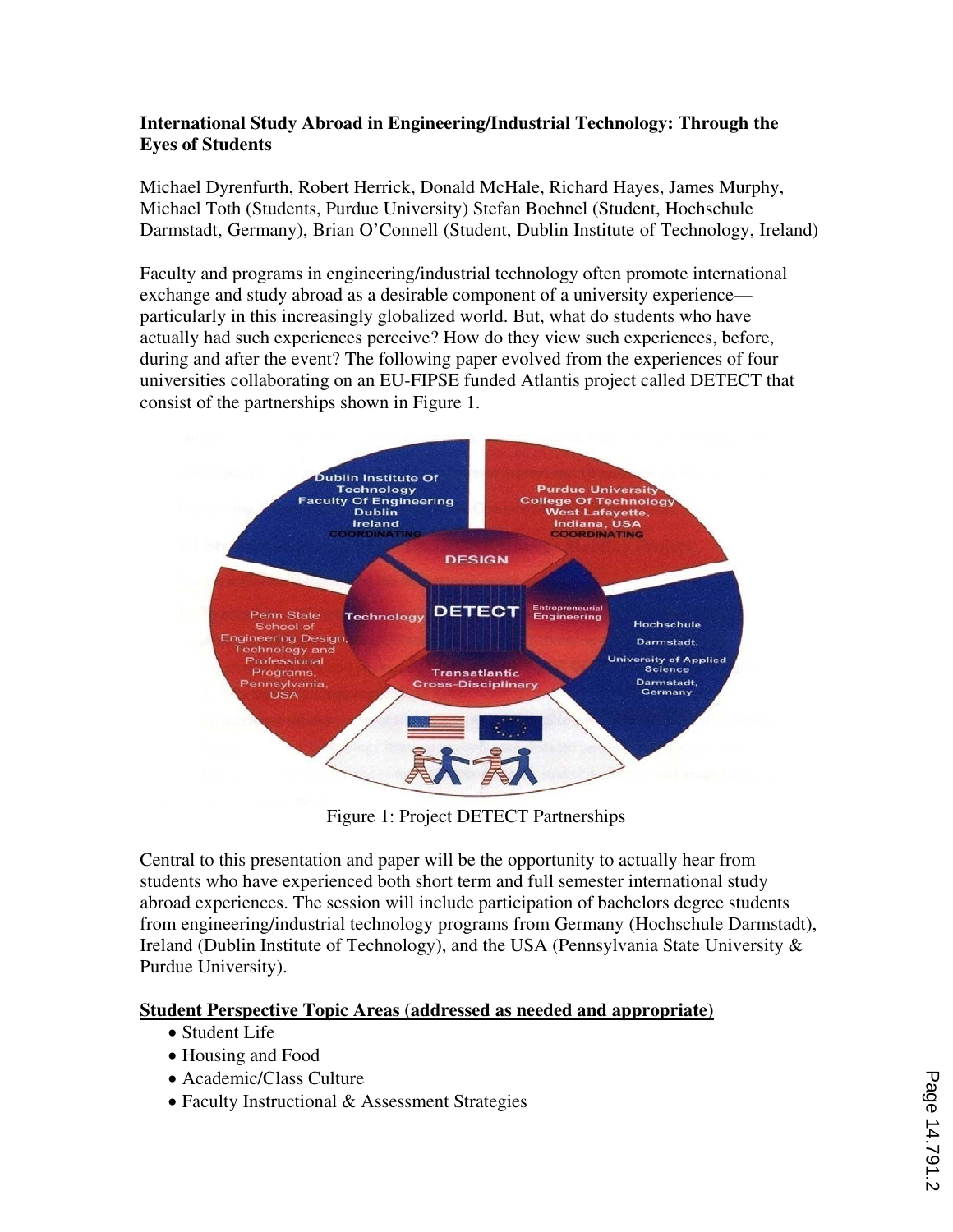- Travel & Transport
- Exchange Mechanics & Details
- Out of Class Benefits and Difficulties
- Recommendations for the Future

To date, according to the *Year I Evaluation Report* (2008) prepared by Dr. James Barnes, students have reported:

Per interviews with the four participating students, two from Purdue University (PU) and two students from the Dublin Institute of Technology (DIT), during the weeks of May 19 – 23 and May 26 – 30, 2008. All students were either industrial technology or manufacturing engineering majors, for the most part analogous majors.

The Student Evaluation of Exchange Experience instrument, provided by Purdue University and used by BTILLC, is one that has been used often to interview exchange students and student mobility. Overall, the amount of global experience and how far along students were in their major were significant in the value-added by and appreciate of the exchange experience. The two DIT students had more international travel experience before the exchange experience, which better prepared them for what to expect from the exchange experience. One of the PU students was a sophomore who had not traveled internationally and who felted he was not well prepared for what he encountered during his exchange experience. This student also took general education courses at the Dublin Institute of Technology, while the other three students took courses in their major.

#### **Orientations and Post Debriefing**

Both PU and DIT students learned about the EU-US Atlantis DETECT program in similar ways. The students were made aware of the program through department fliers and from faculty who informed them about the opportunity during their classes. Some students found out about the exchange opportunity from the respective International Programs Office. Students at each institution were oriented by the institution's International Program Office and the principal investigators. The students also were provided an orientation by the exchange principal investigators. At each home institution, student orientation addressed:

- How to handle travel arrangements
- Information about typical expenses and currency
- How courses will be arranged
- How credit transfer will be handled
- Housing
- Transportation
- A tour of the campus
- Information about Ireland or the US
- Information about Dublin or West Lafayette
- Arranged housing, including a city map and directions
- Information about key academic contacts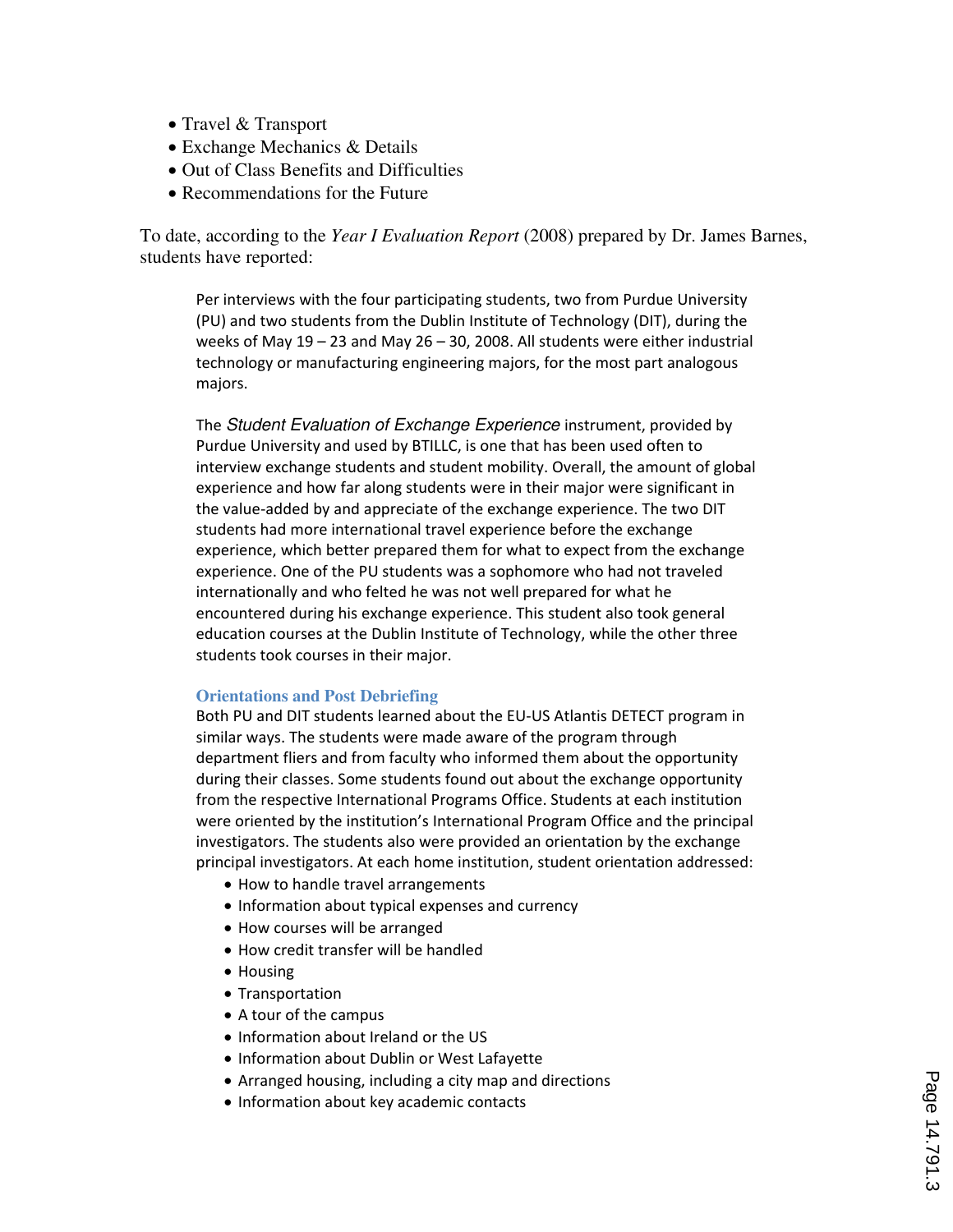- Basic cultural information
- Connecting with other former exchange students and current exchange students from other institutions
- How telephones work DIT furnished a cell phone for the PU students
- Information about food and supermarkets
- Information about currency
- Information about traveling in Ireland or Indiana and other European countries or US states, including using local buses
- How to open a bank account
- How to handle sickness and medical problems
- Information about media (newspapers, television and radio)
- Information about the Internet and wireless services
- How to arrange courses and take exams
- How courses are handled within a semester

The students, with the exception of the PU sophomore student, felt that the home and exchange orientations were very informative and helpful. The sophomore student felt that he was not given enough information by his home institution about what he would encounter during his exchange experience. Housing and transportation for the PU students appeared to be a big issue, but not for the DIT students. The PU students felt that the housing arranged by DIT was too far from campus and they felt that the bus system was not very user friendly. To some degree, this dichotomy can be explained because of the vast international travel that the DIT students have experienced. The PU students realized that expenses in Ireland would be more costly than in the US due to current exchange rates. However, the cost turned out to be more than they had anticipated. The travel arrangements for the students were handled differently at each institution. At Purdue, students had to make their own travel arrangements to Dublin. The travel arrangements for the DIT students were arranged by DIT. The PU students received \$5,000 which covered their travel and some of their lodging. DIT students received £5,000 which covered their travel, lodging, and because of the current exchange rate, the Dublin students had some money for other exchange activities.

#### **Academic and Intellectual Achievement**

Interestingly, all four students felt that the level of courses was at a lower level than at their home institution, but that the appropriateness of content was about right. The only exception was the sophomore student from Purdue. The two DIT students felt that the effectiveness of teaching and laboratory experience was about right. They also were very impressed with the nature of the courses and instruction. However, they were not used to the amount of homework they encountered at PU. Conversely, the PU students did not feel that the effectiveness of teaching and laboratory experience was as good as they typically receive at PU. The comments by the students about their coursework and instruction can, to some degree, be attributed to the different ways courses are scheduled at DIT and PU. All students felt that all the professors at their exchange university were excellent and very open and